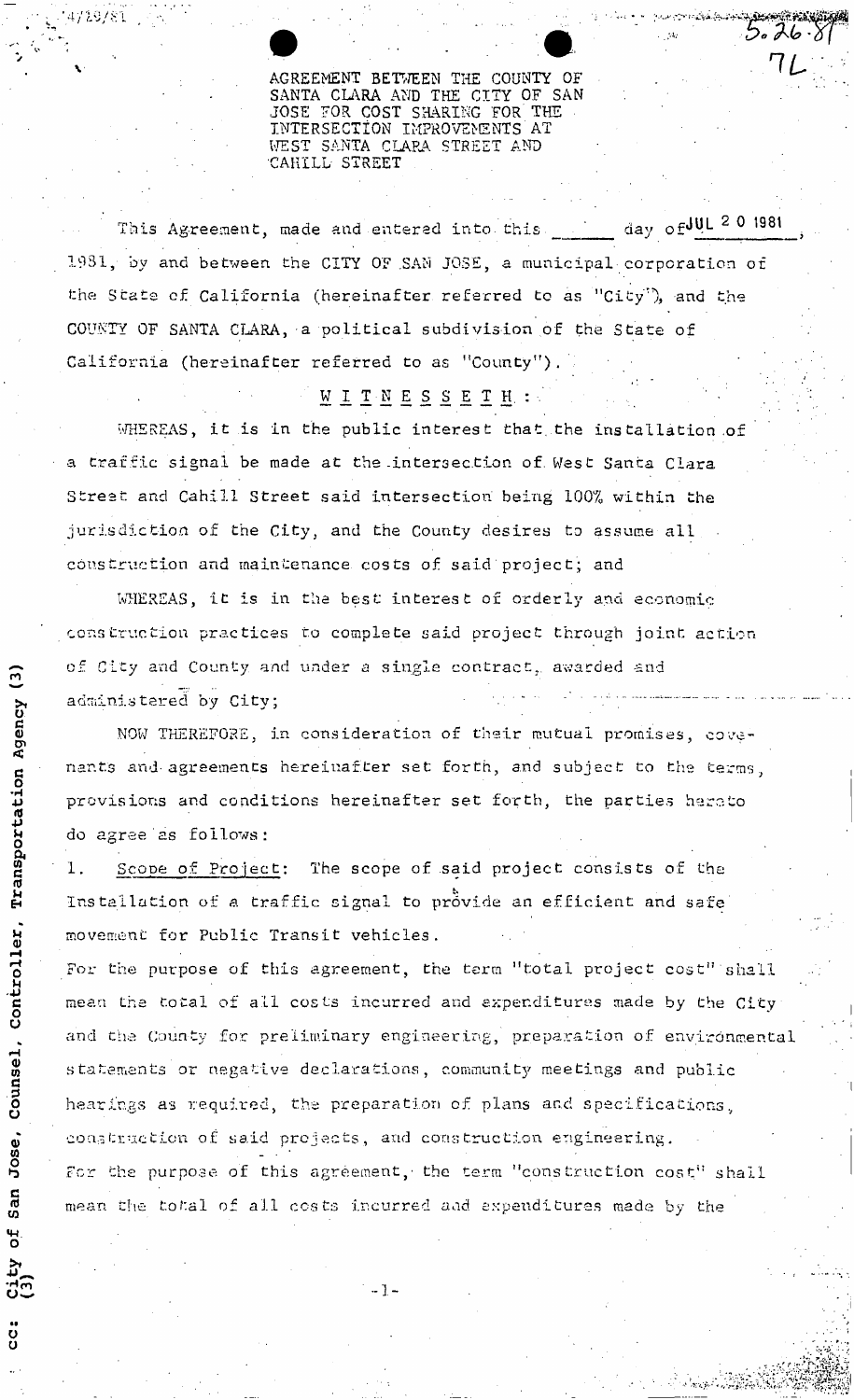City and the Ccunty for preliminary engineering, the preparation of plans and specifications, construction of said project and construction engineering.

2. Public Hearings and Environmental Statements. City shall conduct all'public hearings and shall prepare all environmental statements that may be required for said project by existing legislation.

3. Plans, Specifications and Estimates. City shall prepare or cause to be prepared, separate plans, specifications and estimates for said project and shall submit said plans, specifications, and estimates. to the County for County's approval.

4. Sharing of Costs. County agrees to pay as its share the amount, of One Hundred Thousand Dollars (\$100,000.00); which amount represents 100% of the estimated construction costs of traffic signal installation. City agrees to administer the construction contract at no cost to the City. Upon notice of successful bid by City to County, County shall pay to City 100% of the estimated construction cost upon demand. County further agrees to pay 100% of total construction cost.

It is contemplated that Federal Aid Urban (FAU) funds will become available for the construction of the project, and it is understood and agreed that County FAU funds received by City, as the administering agency.for construction of said projects, will be returned to County within Thirty (30) days of receipt of said funds by City.

5. Award of Contract. After City has completed the plans and specifications for said project, City shall, subject to the provisions of Paragraphs 4, 6, 7 and 13 hereof, advertise for bids for construction of said particular project, award a separate contract therefor, and supervise the construction thereof to completion.

Maximum County Participation. County's share of total construc-6. tion costs shall not exceed One Hundred Twenty Thousand Dollars (\$120,000.00) for said project. In the instance the County's share of construction costs should exceed the said amounts, the City shall notify the County and request County Board of Supervisors' authorization for additional County participation for said project;

*- 2 -*

*i* 

**BELL-ROLLEY STATES SERVERED**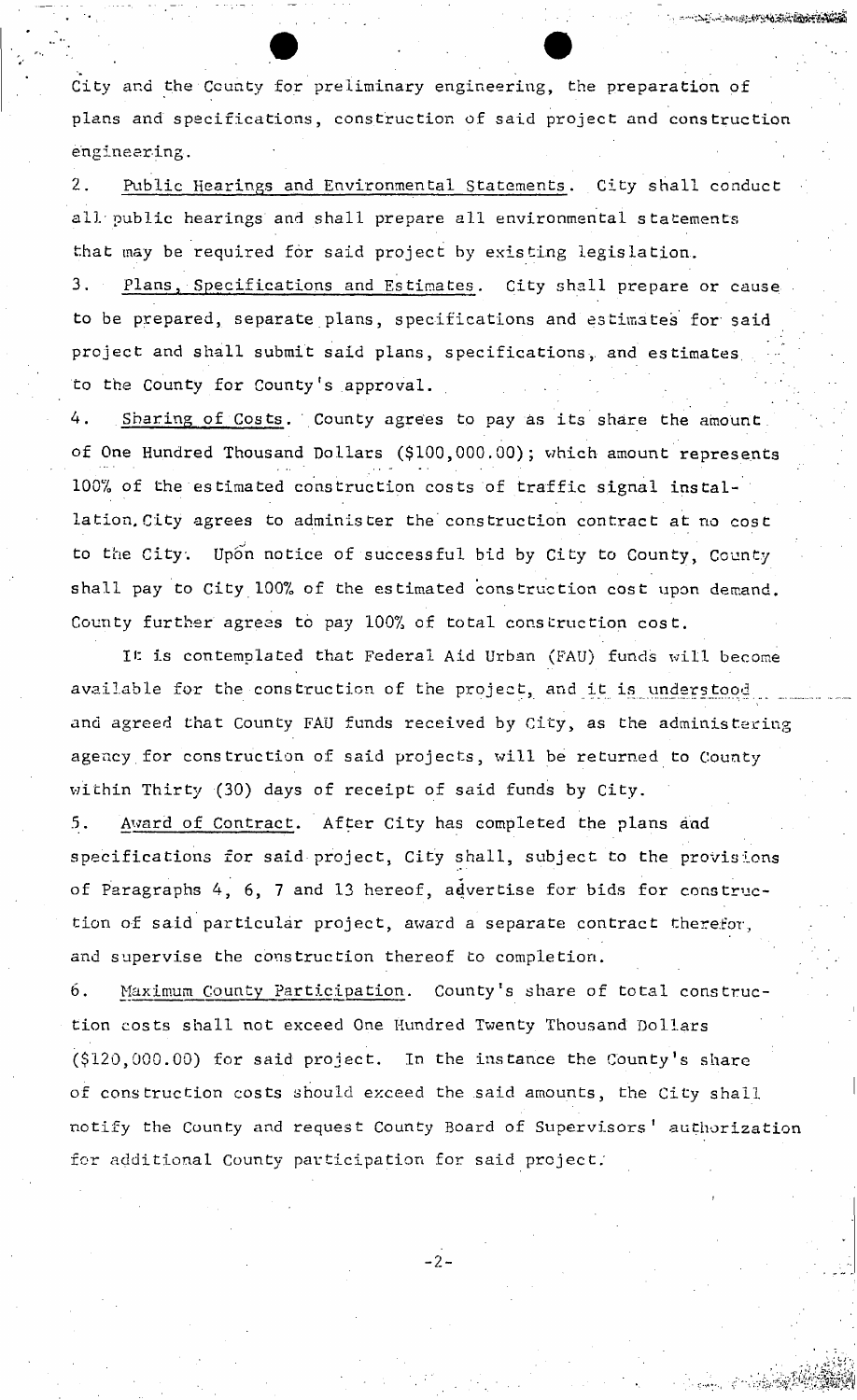7. Records and Accounts. City shall keep, maintain and render available for inspection by County or its authorized representatives, records and books which will provide a complete and accurate account of all costs, fees and expenditures made by City on. cons truetion of said project.

ww.itterations.com

s terdésia (AT)

8. Termination. This agreement shall terminate on December 31, 1982, if City has not awarded a contract for construction of said project . The contract of the contract of the contract of the contract of the contract of the contract of the contract of the contract of the contract of the contract of the contract of the contract of the contract of the contrac prior to that date. In the event of such termination, City shall refund to County all sums deposited with City under paragraph 4 of this agreement.

9. Final Accounting. Upon completion of the project, City shall, pay-the final construction costs of said project and shall prepare and furnish to County a final accounting of the total costs of said project. Said accounting shall show the final total construction costs of said project in its entirety.

10. Adjustment of Costs. It is mutually understood and agreed that upon completion of the project and final allocation of costs as provided for herein, and upon receipt thereof by City of FAU funds for the project, the City shall, within 30 days from its receipt of FAU funds. reimburse the County its FAU funds.

If che final accounting of the project indicates the prepayment received by City from County exceeds the County's share of the construction costs, as set forth in Paragraph 4, the City shall return the difference to County. If the final accounting indicates the  $\mathcal{P} = \{ \mathcal{P} \}$  $p$ repayment is defined in the County share,  $\frac{1}{2}$  share,  $\frac{1}{2}$  shall forthwith  $\frac{1}{2}$ pay City the difference.

Maintenance. City shall operate and maintain said project upon 11. completion. County shall reimburse City for all costs of maintenance and operation of the traffic signal system and safety lighting. City shall review signal installation criteria (warrants) annually upon request by County and in the event City s warrant criteria are. satisfied, City shall thereupon assume all costs of maintenance and operation of the traffic signal system and safety lighting. 12. Administering Agent. In the exercise of this agreement, City shall be the administering agency and, as such, shall possess all powers common to both City and County which may be necessary to effectuate the

**-3-**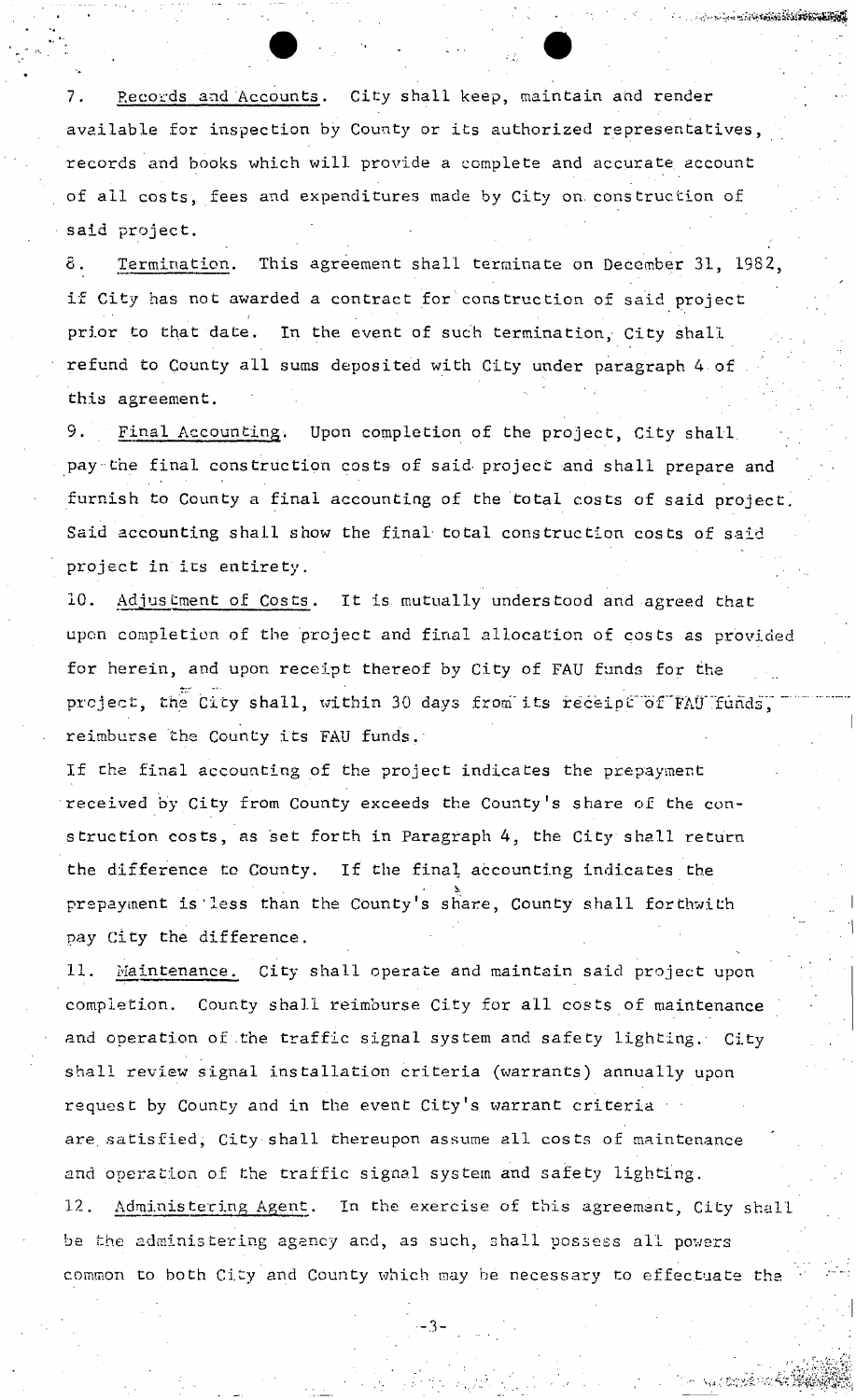purpose of this agreement, subject to the manner of exercise of such power provided herein and the restrictions imposed by law upon City in the exercise of such powers.

13. Hold Harmless. It is mutually understood and agreed:

- That neither County nor any officer or employee thereof, shall be responsible for any damage or liability occurring by reason of anything done or omitted to be done by City under or in connection with any work, authority or jurisdiction delegated to City under this Agreement. It is also understood and agreed that, pursuant to Government Code Section 895.4, City shall fully indemnify, defend, and hold County harmless from any liability imposed for injury (as defined by Government Code Section 810.8) occurring by reason of anything done or omitted to be done by City under or in connection with any work, authority or jurisdiction delegated to City under this Agreement.
- b. That neither City, nor any officer or employee thereof, is responsible for any damage or liability occurring by reason of anything done or omitted to be done by County under or in connection with any work, authority or jurisdiction not delegated to City-under this.Agreement. It is also understood and agreed that, pursuant to Government Code Section 895.4, County shall fully indemnify, defend, and hold harmless from any liability imposed for injury (as defined by Government Code Section 810.8) occurring by reason of anything done or omitted to be done by County under or in connection with any work, authority or jurisdiction not delegated to City under this Agreement.

**-4-**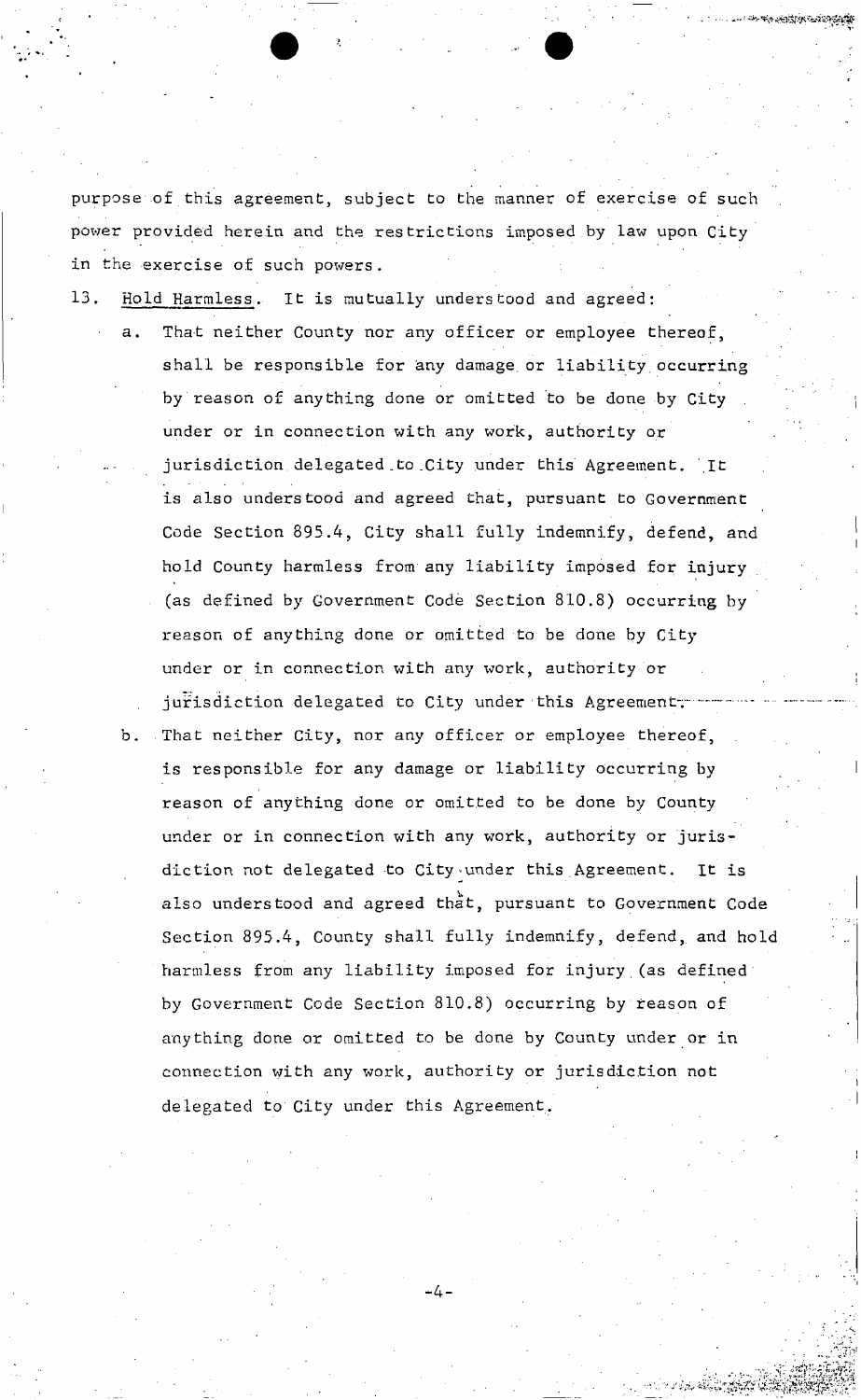WITNESSETH THE EXECUTION HEREOF the day and year first herein above set forth. APPROVED AS TO FORM: CITY OF SAN JOSE, a municipal corporation Deputy City Attorney  $4 - 29 - 81$ **GRAY HAYES** ATTEST: **MAYOR** City Clerk Helen E. Jackson CITY CLERK COUNTY OF SANTA CLARA, a political<br>subdivision of the State of California APPROVED AS TO FORM: **By** County Counsel Chairperson, tant Board  $\overline{\circ}$ f Supervisors Rod Diridon  $\frac{2}{2}$ "County" ATTEST: The Santa Clara County Transit District<br>is authorized to spend funds budgeted in<br>acct. #1628-6425-2486 in order to ac-DONALD M. RAINS, Clerence Board of Supervisors Clerk complish the project as set forth in this agreement between City and County,<br>which agreement is hereby approved and ratified by District. County of Sauta Clara Transit District Bý Fansit District Board Chairperson, DAN MC CORQUODALE **/ Of Supervisors ATTEST** Clerk, of Transit District Board **JUL 2 0 1981** Date:

**Contractions** 

 $-5-$ 

r guerri 27, 29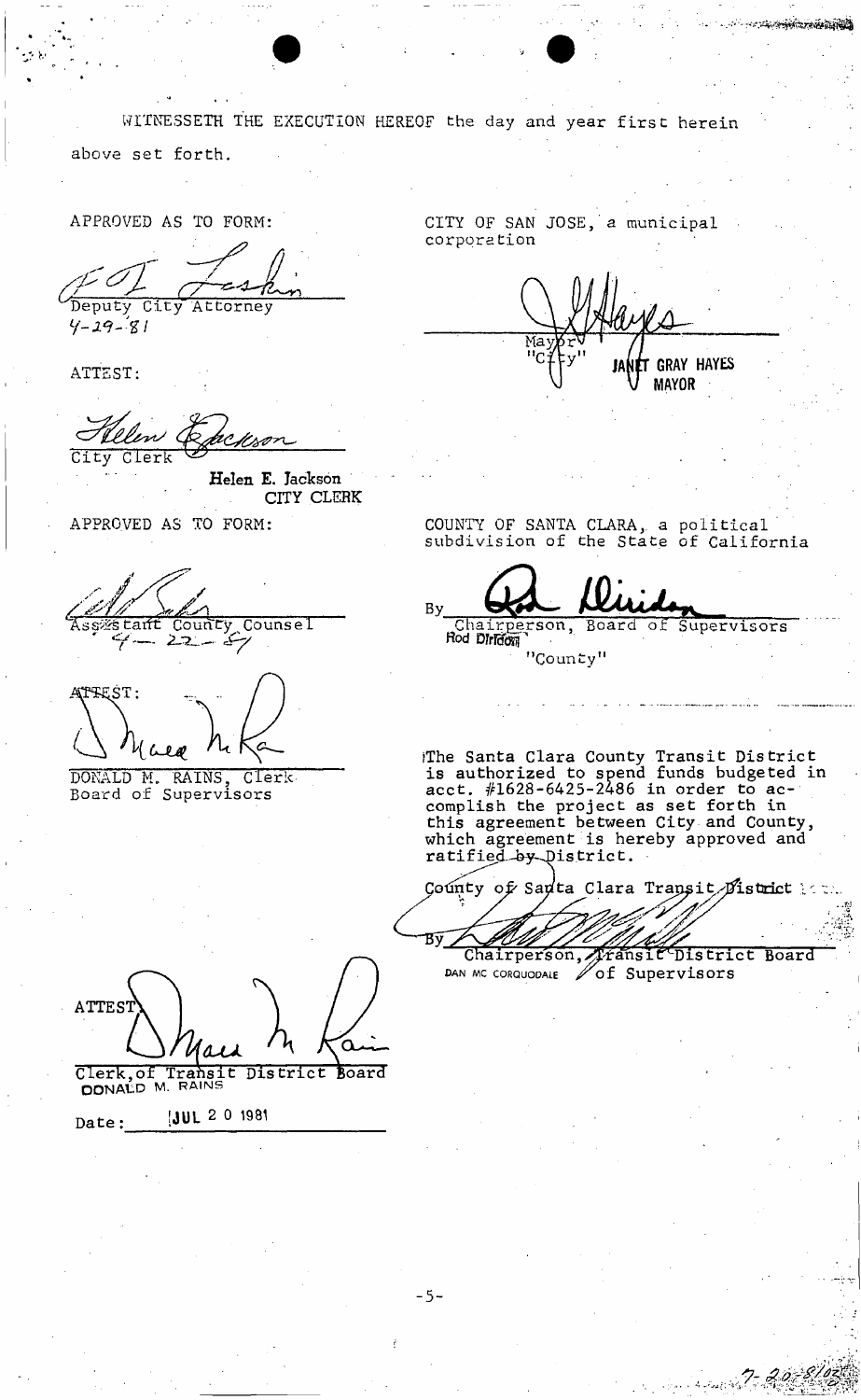| County of Santa Clay         |                                         | <b>Trensportation Agency</b><br>1555 Berger Drive<br>San Jose, California 95112 |
|------------------------------|-----------------------------------------|---------------------------------------------------------------------------------|
| California                   |                                         |                                                                                 |
|                              | TRANSMITTAL MEMORANDUM                  | S.D. 2                                                                          |
|                              | Page $1$ of $2$                         | DATE: July 1, 1981                                                              |
| COUNTY BOARD OF SUPERVISORS: | Agenda Date July 20, 1981               | Item No.                                                                        |
| TRANSIT DISTRICT BOARD:      | Agenda Date July 20, 1981               | Item No.                                                                        |
| TRANSPORTATION COMMISSION:   | Agenda Date                             | Item No.                                                                        |
| FROM:                        | LOU MONTINI, TRANSPORTATION DEVELOPMENT |                                                                                 |

**SUBJECT:** AGREEMENT BETWEEN THE COUNTY OF SANTA CLARA AND THE CITY OF SAN JOSE FOR COST SHARING FOR THE INTERSECTION IMPROVEMENTS AT WEST SANTA CLARA STREET AND CAHILL STREET

### Recommended Action

Adopt the cost sharing agreement with the City of San Jose for the intersection improvements at West Santa Clara Street and Cahill Street by both the County Board of Supervisors and Transit District Board for ratification and transit funding approval.

Sufficient funds have been budgeted in transit funds (1628-6425-2486) to accomplish the project as set forth in the subject agreement.

#### Reasons for Recommendation

This agreement will provide for the installation of a priority traffic signal to insure efficient and safe movement for public transit vehicles at the Southern Pacific Depot in San Jose.

#### Background

1 aoe

Field review for this project was conducted by FHWA, Caltrans, City of San Jose and the Santa Clara County Transportation Agency on May 7, 1980. The Federal Highway Administration granted authorization to proceed with preliminary engineering on the FAU Project MG-5082(20) July 8, 1980. An encroachment permit has been requested by the City of San Jose covering project involvement of State Route 82 (West Santa Clara Street) January 27, 1981. The project will be advertised by the City of San Jose as lead agency when FAU approval of funding is realized. The project is to provide discrete transit bus left-turn priority. The City of San Jose approved the agreement on May 26, 1981 Item 7L.

**APPROVED: DIRECTOR COUNTY EXECUTIVE** 

 $7 - 20 - 8102$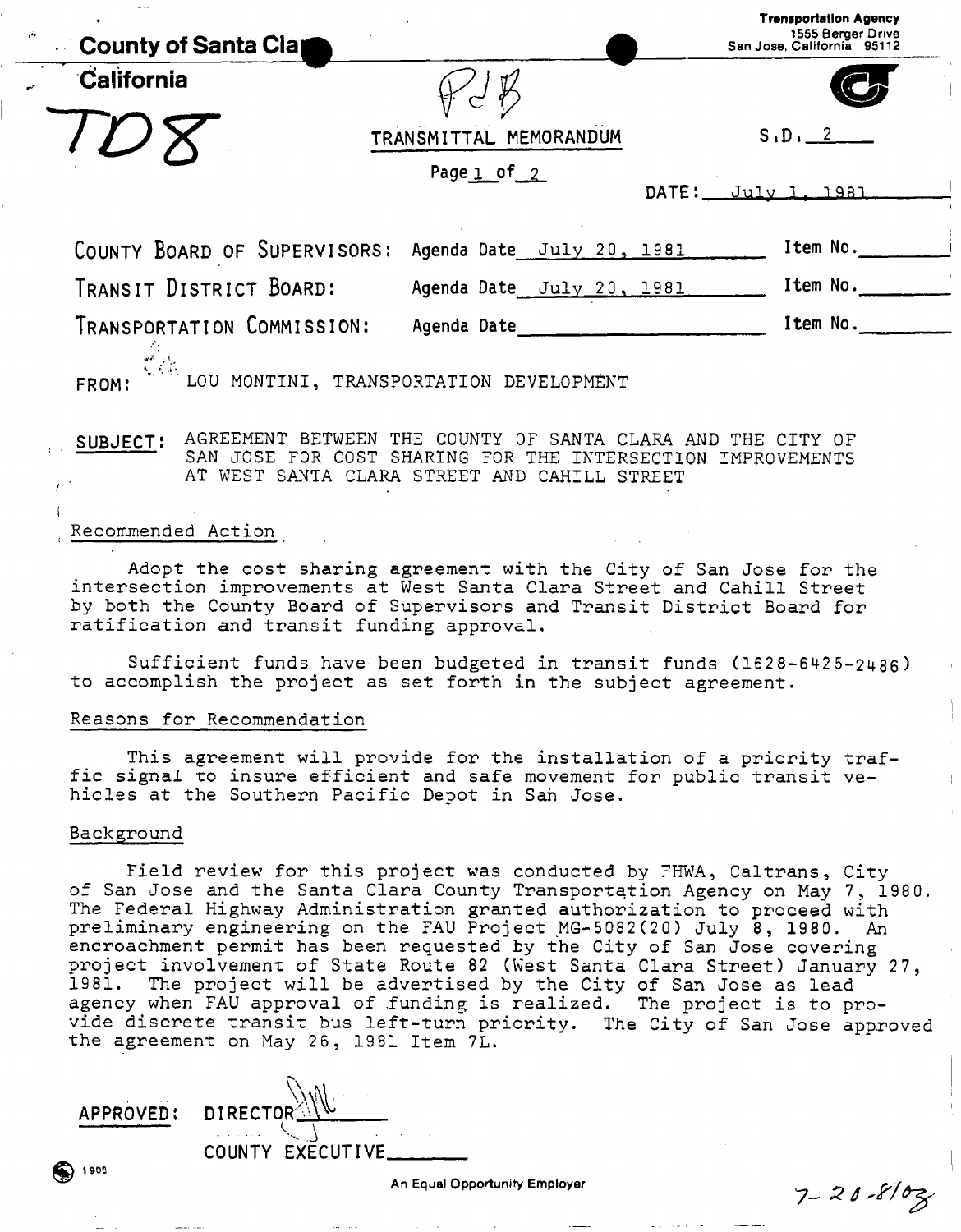Page  $2$  of  $2$ 

# DATE: July 1, 1981

**COUNTY BOARD OF SUPERVISORS AGENDA DATE:** July 20, 1981

**TRANSIT DISTRICT BOARD AGENDA DATE:** July 20, 1981

# **TRANSPORTATION COMMISSION AGENDA DATE:**

**SUBJECT:** AGREEMENT BETWEEN THE COUNTY OF SANTA CLARA-AND THE CITY OF SAN JOSE FOR COST SHARING FOR THE INTERSECTION IMPROVEMENTS AT WEST SANTA CLARA STREET AND CAHILL STREET

### Consequences of Negative Action

Federal funds amounting to between 83% and 100% of the project cost would not be made available and the project would have to be aborted or funded 100% by the County. In addition the operation of transit bus service related to the San Jose Southern Pacific Passenger Depot would be severally affected. Reference is made to the Transit District Board's action on September 24, 1979.

## Steps following Approval

The City of San Jose will award and administer the project upon FAU's approval.

The City will furnish project final accounting to the County for approval.

LM:ARM:vlt

attachments